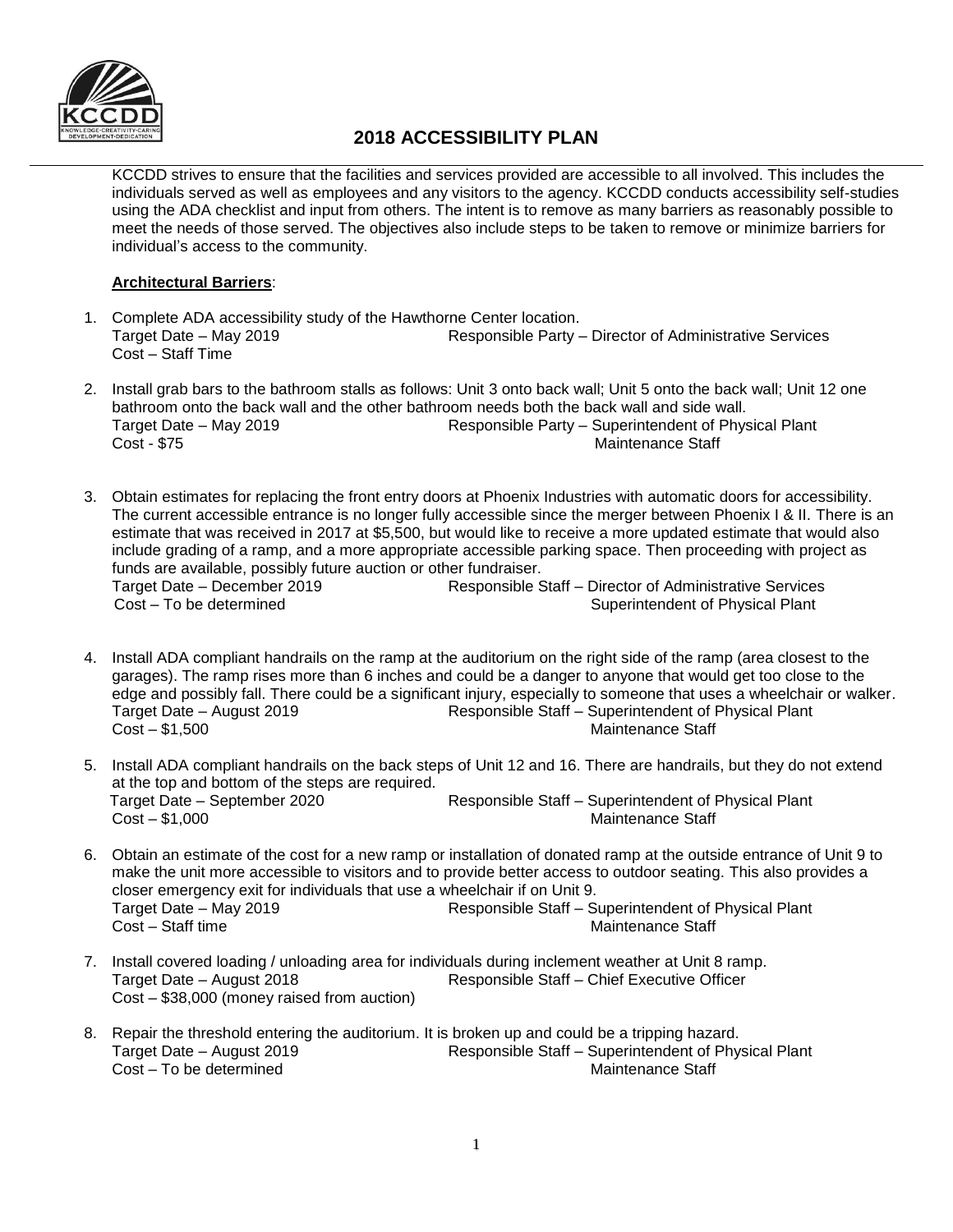- 9. Update or repair multiple issues with the bathrooms at Phoenix Industries. This includes signage, door openers, adjustments of handrails, re-attaching soap dispensers, repairing towel dispensers, adjustment of toilet paper dispenser, relocating cabinet. Obtain estimates for the cost on automatic soap and towel dispensers. Target Date – June 2019 Responsible Staff – Superintendent of Physical Plant Cost – \$500 Maintenance Staff
- 10. Assess the parking spaces at the Abingdon site to have the accessible parking space accessible to the cut out or ramp of the sidewalk, have an accessible aisle, adjust the signage to be compliant with regulations. Responsible Staff – Superintendent of Physical Plant Cost – To be determined Director of Administrative Services
- 11. Install ADA compliant door handles on both doors going into the lunch room area and the exterior doors that don't have them. Target Date – August 2018 Responsible Staff – Superintendent of Physical Plant Maintenance Staff
- 12. Replace boards on the back deck (north side) at Gordon Behrents Senior Center. The boards are warped and coming loose, causing unsafe path of travel. This is identified as an exit. . Target Date – August 2020 Responsible Staff – Superintendent of Physical Plant Cost – \$2,000 for materials and staff time. Maintenance Staff under the Maintenance Staff
- 13. Replace ADA compliant handrails on the east ramp at Gordon Behrents Seniors Center. The current ones are wood and are becoming warped and rough edges, which can contribute to splinters. . Target Date – August 2020 Responsible Staff – Superintendent of Physical Plant Cost – \$1,000 Maintenance Staff

## **Environmental Barriers**:

1. Provide education to all clients and employees regarding fragrances and allergic reactions that some individuals may experience. Target Date – Ongoing Target Date – Ongoing Responsible Party – Director of Administrative Services

**Cost – Staff Time Program Managers** Program Managers Classroom Staff

- 2. Determine need of more wheelchair accessible tables, purchasing at least 2 for the classrooms. Will refer to the same company that wheelchair accessible computer tables were purchased from.<br>Target Date – December 2018 **Responsible Party – Director of A** Responsible Party – Director of Administrative Services Cost – Staff Time & Cost of Tables
- 3. Provide education to all clients and employees regarding environmental noises that may have a negative effect for individuals with hearing impairments, and how to minimize such noises. Target Date – Ongoing Target Communistrative Services Responsible Party – Director of Administrative Services **Cost – Staff Time Program Managers** Program Managers Classroom Staff
- 4. Relocating / Removing Items at GBSC: Remove the cabinets in the accessible stalls in both the men and women's bathrooms. The cabinets are intruding on the space for wheelchair access in a stall that otherwise meets ADA guidelines. Remove the chairs and other items on the east porch between the door and the ramp. These items are protruding into the walkway and creating a hazard for an emergency exit. The distance the chairs are from the door also interferes with access to the door handle per ADA guidelines. Also remove the items next to the main entrance (inside) door under the button for the door opener. Per ADA guidelines the area should be clear of items near any controls. Also, the trash can that is in the far East room should be moved to allow the proper clearance to the door and door handle.

Target Date – July 2018 Responsible Party – Director of Gordon Behrents Senior Center Cost – Staff Time **Program Aide / Drivers** Program Aide / Drivers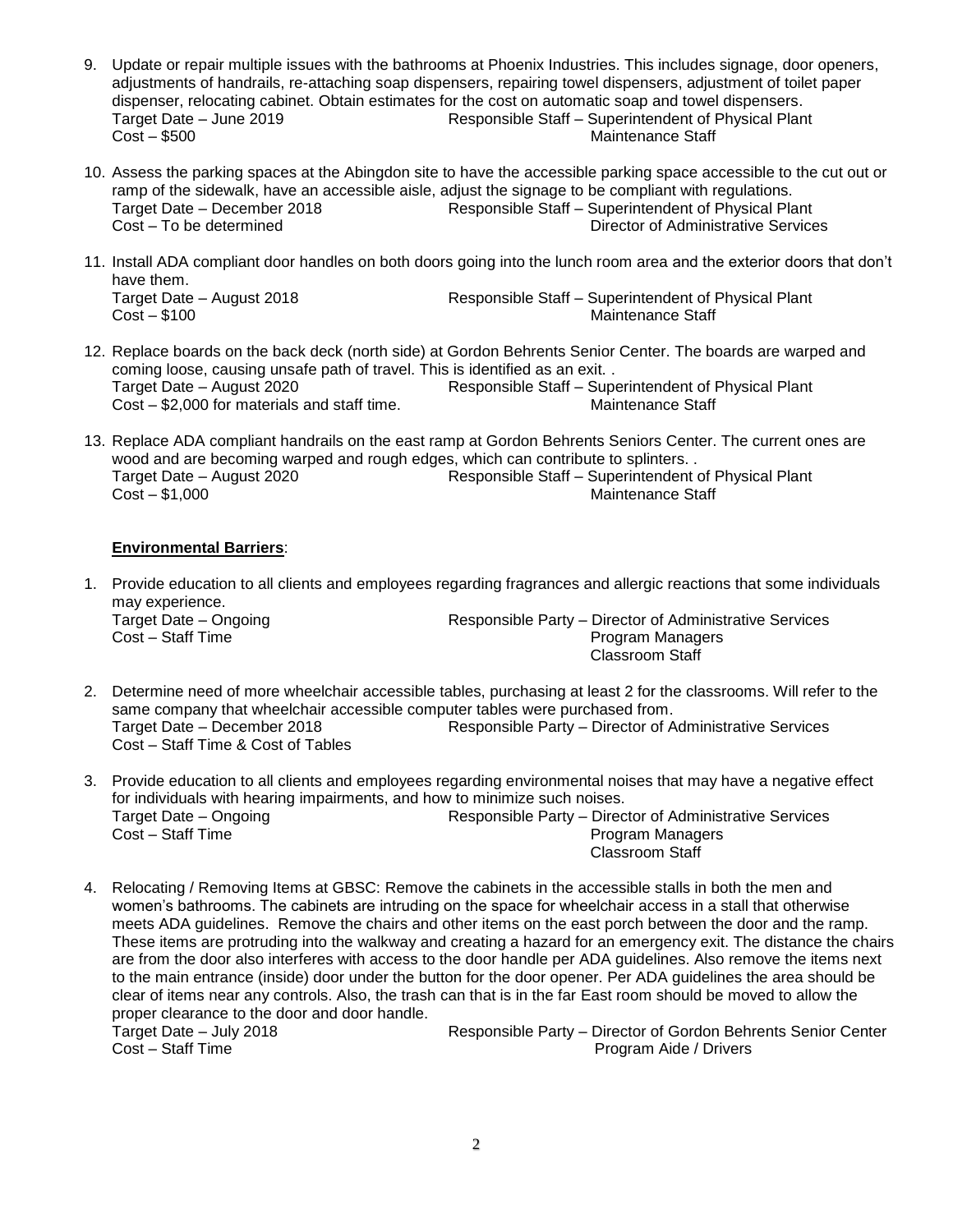### **Attitudinal Barriers**:

1. Increase the number of individuals volunteering with five new individuals that have not volunteered previously to volunteer at least once. This includes opportunities completed in the community or in-house as both are contributing to the community.<br>Target Date - June 2019

Responsible Party – Program Manager (CS) Cost – Staff Time & Transportation Client Interest & Advocacy Specialist Direct Support Professionals

- 2. Maintain our positive community exposure through the use of a variety of media outlets including the internet/social media, newspaper, radio interviews, radio advertising, public service announcements, use of community calendars, and presentations to various community organizations. Specific objectives include the following:
	- a. Maintain or increase the number of positive articles, speaking engagements, media reports, etc.
	- b. Continue to use the system in place to inform new contacts, especially parents, family members, etc., of the LEAPS publications and provide them with the agency web address at the time of intake.
	- c. Continue use of Giftworks software to better maintain donor lists to not only thank them, but better inform donors, volunteers, community members and family members of events and fundraisers at KCCDD.
	- d. Increase the number of followers on social media
	- e. Convert the e-newsletters only for the LEAPS newsletter.
	- f. Continue to host events on campus for the community.

Target Date – Ongoing Responsible Party – Chief Executive Officer

Cost – Staff Time and \$2,500 for software, supplies and advertising Director of Development

Program Managers

#### .**Financial Barriers**:

1. The agency will continue to work with families and individuals in the area of re-determining eligibility for Medicaid when needed or referral to other agencies for services as deemed necessary. If an individual applies for services and is not on the PUNS list, agency staff will assist them in getting on the PUNS list. (We will not routinely be attending IEP meetings, but will attend upon invitation.) The agency will continue to work with any individuals currently receiving services who are unfunded to obtain appropriate funding. The agency will also provide information of the option to receive services through private pay.

Target Date – Ongoing Responsible Party – Program Directors **Cost – Staff time Program Managers Cost – Staff time** 

2. Continue membership with NAEIR. Cost – \$595.00 yearly + shipping & Handling costs.

Target Date – Ongoing **Responsible Party – Chief Operating Officer** 

- 3. Continue to use winwarehouse.org membership for procurement of items at reduced cost for not-for-profit organizations. Target Date – Ongoing Target Date – Ongoing Responsible Party – Chief Operating Officer Cost – Determined by purchases
- 4. The CEO, other staff or members of the Board of Directors may participate in advocating through direct agency contact with key elected and appointed governmental entities. This advocacy effort includes exploring rate supplements that may be available based on specific client need. KCCDD will maintain membership of the Illinois Association of Rehabilitation Facilities (IARF). IARF is a trade association that keeps KCCDD informed on key issues with our primary funder and directly advocates for adequate funding. KCCDD will also continue to contract with the services of Don Moss and Associates for consulting advice on relevant issues. KCCDD will also contract with McManus Consulting to provide information and support and assistance with Illinois and the DD Services available.

Target Date – Ongoing Target Date – Chief Executive Officer Cost – \$25,058 annually + Staff Time and Travel expenses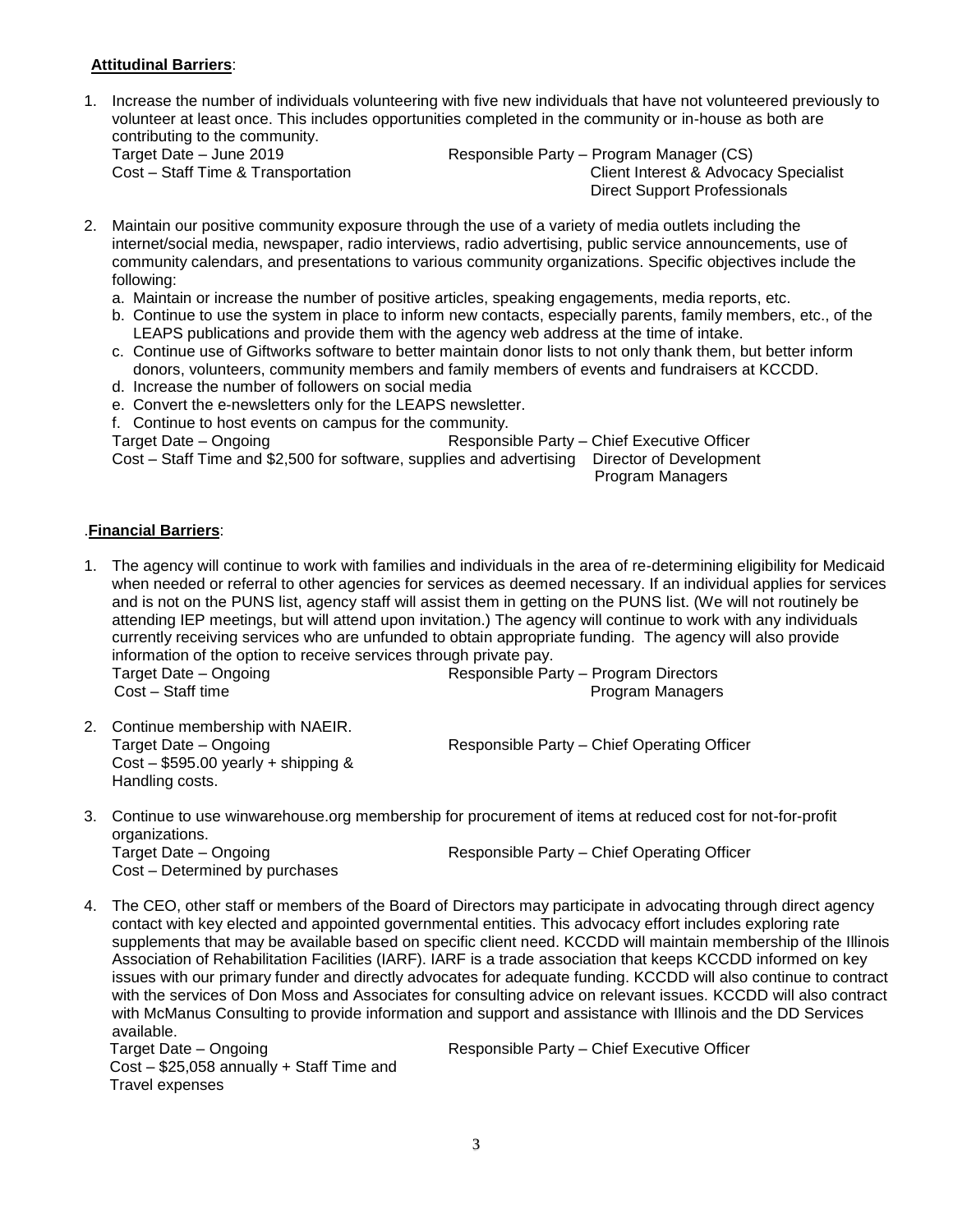5. KCCDD, as a non-profit, will continue to engage in an active institutional advancement effort through our development office. The agency will employ traditional methods such as grants, special events, and annual appeals to garner support for our programs and special projects. KCCDD has also set up an endowment fund with the Galesburg Community Foundation, which includes money's for mailings and training to support the efforts of the agency to inform others of the opportunity to name KCCDD in their wills or estates. KCCDD will continue to apply for grants through the Illinois Council on Developmental Disabilities and look for local grants opportunities as well.

Cost – Staff Time

**Target Date – Ongoing Target Date – Ongoing Responsible Party – Director of Development** 

6. Chief Executive Officer will continue to seek finding support from the Knox County Mental Health Board (708 Board), applying for funds annually. **Target Date – Ongoing Target Date – Ongoing Responsible Party – Chief Executive Officer** Cost – Staff Time

#### **Employment Barriers**:

- 1. Continue to provide opportunities for employees to flex their schedules and assess the possibility of other accommodations, including adaptive devices that may be needed for employees to complete their responsibilities. Target Date – Ongoing Target Date – Ongoing Responsible Party – Directors **Cost – Staff Time Cost – Staff Time Assistant Directors**
- 2. KCCDD has offered phone amplifiers, large screen or flat screen monitors for employees with visual or hearing impairments and additional accessible parking for employees with physical impairments. The agency will continue to respond to accessibility needs of their employees as they occur. Target Date – Ongoing Target Date – Ongoing Responsible Party – Chief Executive Officer Cost – Staff Time; Other costs to be determined Director of Administrative Services Superintendent of Physical Plant
- 3. Revise the client Self-Evaluation Form to include the input of individuals served regarding barriers and accommodations that they may need to achieve goals toward more independence in the community or work place. Target Date – December 2018 Responsible Party – Assistant Directors

**Cost – Staff Time Program Managers** Program Managers

- 4. As outlined in the Workforce Innovation and Opportunity Act (WIOA), KCCDD will provide opportunities for individuals to participate in community employment and training opportunities, including opportunities to receive training in self-advocacy, self-determination, and peer mentoring training. Target Date – Ongoing Target Date – Ongoing Responsible Party – Directors<br>Cost – Staff Time **Responsible Party – Program** N Program Managers
- 5. Provide support to individuals through programming for job development, career exploration, referrals to DRS or other service providers and provide follow-up upon community employment. Target Date – Ongoing Target Date – Ongoing Responsible Party – Program Managers Cost – Staff Time

#### **Communication Barriers**:

1. In an effort to increase and / or maintain participation and skill enhancement in the individual's annual plan or discovery process, each classroom will identify at least one individual to use an augmentative communication device (dec-aid, picture book, Dynavox, Go Talk 9, I-Pad, etc.) to incorporate into one of these processes, including choice sheets and / or self- evaluation. Staff responsible for the implementation of the meetings is to include the specific communicative device, and the individual using it in a report to their supervisor. This information will be recorded on a monthly checklist maintained by the Assistant Directors or each individual program manager. Target Date – July 2019 Responsible Party - Assistant Directors Program Managers Direct Support Professionals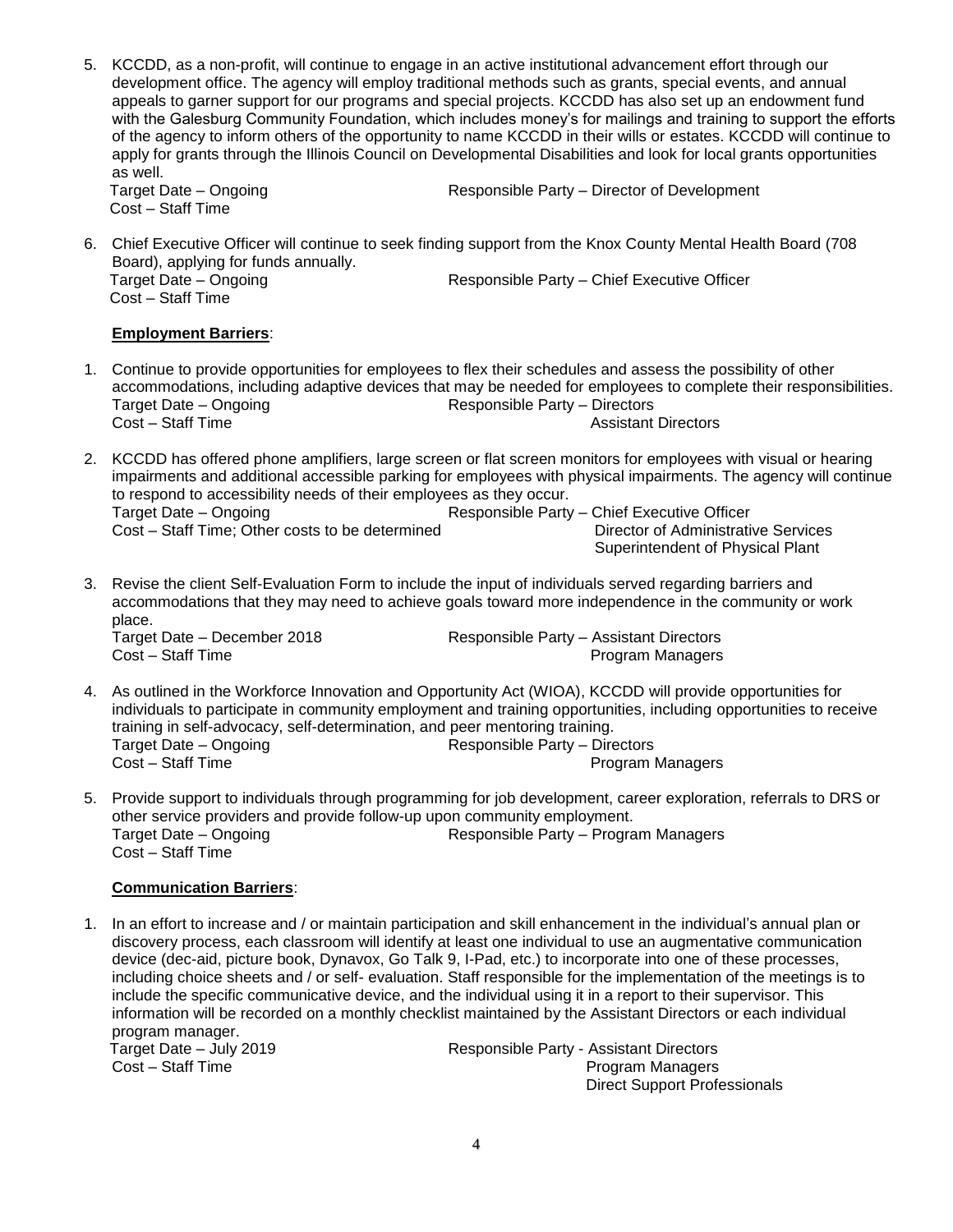2. In an effort to gain complete control of the agency website, there has been conversation with different website developers and discussion of the different options they offer, including incorporating employee portals on our website. This would offer ease of access to employee related sites. This process will include ensuring that the website is accessible and user friendly for all users, including it is accessible for computer screen readers and request user feedback on ease of use and suggestions for making it more user friendly. We are still looking to gain complete control over our own website.

Target Date – November 2018 Responsible Party – Director of Development Cost – To be determined based on upgrades or changes that may be made

#### **Technology Barriers**:

1. Clients will work on learning basic skills of using a computer, laptop, I-Pad or other tablet (use of e-mail, learn keyboarding, use computer software / apps, internet browsing, etc.) A minimum of 20 individuals will use the computer as part of their formal programming. This may also include use of email to correspond with families, skype and social media. There may be clients that currently have some basic skills, but would like to work on improving those skills or learning more advanced skills. Target Date – May 2019 Responsible Party – Program Managers Cost – Staff Time **Direct Support Professionals** 

2. GCFlearnfree.org will be offered to staff and clients to provide instructional information and videos for individuals that may not be comfortable or familiar with computers. A presentation of the website will be arranged for the Program Managers at a future meeting by the Director of Administrative Services. Target Date – May 2019 Responsible Party – Assistant Directors Cost – Staff Time **Program Managers** Program Managers Direct Support Professionals

3. Develop a proposal to create a computer training lab on Unit 6 for clients, including the required computers and furnishings.

Cost – Staff Time

Target Date – December 2018 Responsible Party – Director of Administrative Services

Director of Administrative Services

- 4. Purchase and replace at least two client computers in the classrooms to Office 10 / Windows 7 operating systems. Target Date – May 2019 **Responsible Party – Director of Administrative Services** Cost – Staff Time
- 5. Continue to offer formal computer training courses at Carl Sandburg College through grant funds or onsite if funds are not available, with at least four individuals participating. Target Date – June 2019 Responsible Party – Assistant Directors Program Managers
- 6. Research possible software (educational, games, etc.) that can be installed on computers used by the clients to provide more training and options. Target Date – Ongoing Target Date – Ongoing Responsible Party – Director of Administrative Services Cost – Staff Time
- 7. Three clients will learn to utilize the Therap case management software to access their own records and enter their own T-Logs for different events they attend. This will encourage individuals to be more involved in advocating for themselves. Target Date – August 2018 **Responsible Party – Director of Administrative Services**<br>Client Interest & Advocacy Specialis Client Interest & Advocacy Specialist Program Managers